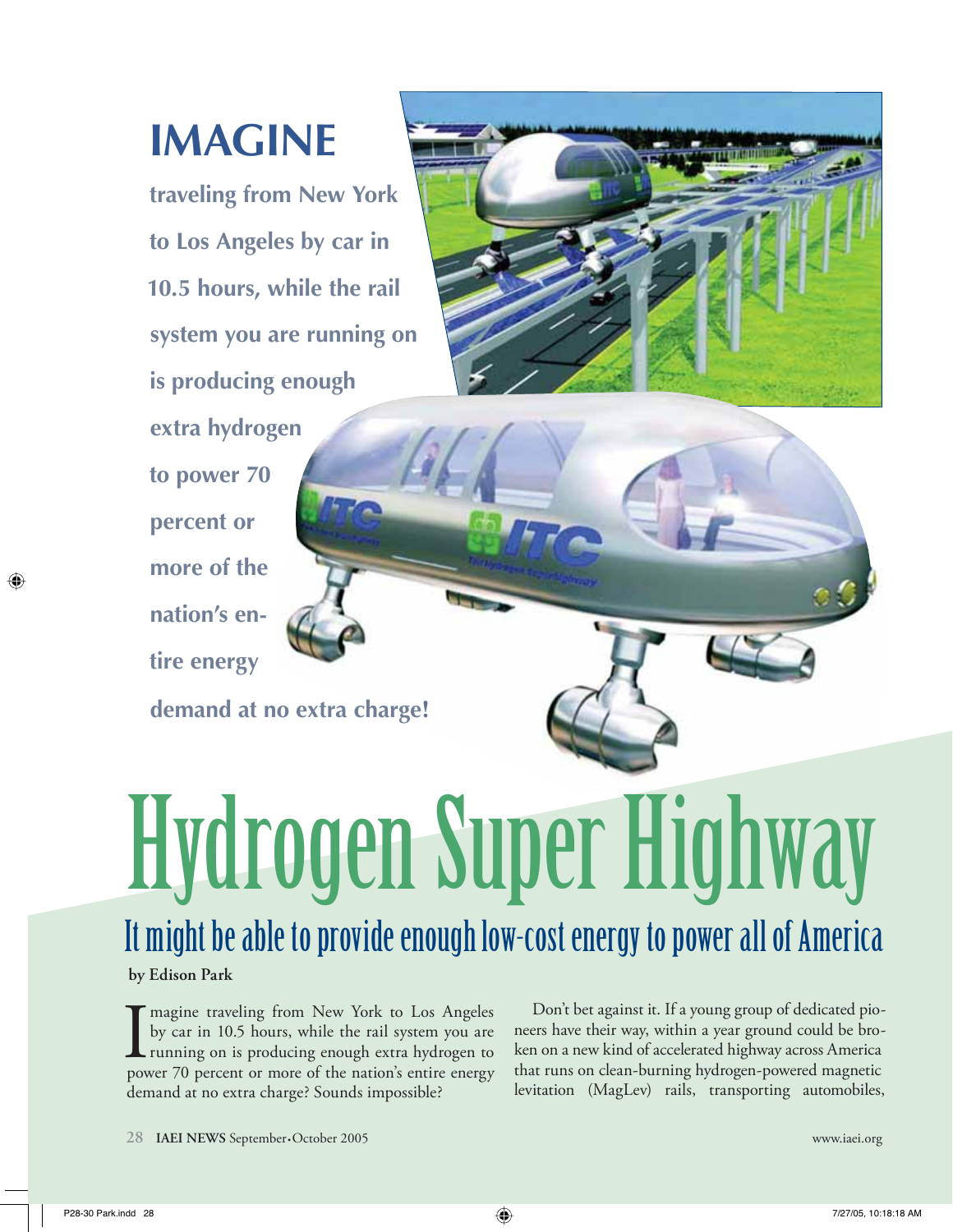freight and people at up to 250 mph. An article about this unusual project appeared in the ACSA *Advances* magazine (http://www.acsa2000.net/hshrt) recently.

This new, so-called "Hydrogen Super Highway," the "Trailblazer," is one that can almost silently carry cars, passengers and freight between major metropolitan areas—reportedly with absolutely no fuel cost, and an amazing benefit. If all goes well: once completed Trailblazer could potentially produce enough excess hydrogen from its builtin solar panel arrays to power all of America, say proponents, with near zero environmental consequences.

Unlike today's oil, coal and nuclear fuels, hydrogen from solar cells has no long-term toxic emissions, and produces only oxygen and clean water. A new process, *Amorphous Silicon Thin Films*, produces high output solar cells without many of the environmental byproducts of previous solar cell manufacture. And so, America could very well be powered by a new source of sustainable, clean hydrogen before not very long, if the Trailblazer is built!

The Trailblazer is designed so that long distance travelers and freight can travel in style, at very low cost. Stations at key locations and emergency centers provide services for the system at no extra cost. Even propelling vehicles at 250 mph, the new system will still have enough solar panel energy available during daylight hours to produce additional hydrogen for sale to business and the general public in abundance, says the Interstate Traveler Company (http://www.interstatetraveler.us).

The hydrogen fuel provided by the Trailblazer for general use is called "Hydroline™" by the ACSA (the American Computer Scientists Association Inc.— http://acsa.net).

Hydroline™ is a slightly compressed form of hydrogen obtained when electrons from a solar energy panel are fed to ordinary water. It is cooled and stored within the *conduit* that is part of the rail system. When needed, it is fed to fuel cells for electricity production or to Hydroline™-powered internal combustion engines which burn the fuel cleanly, yielding only water and heat.

The startup company, Interstate Traveler Company, (http://www.interstatetraveler.us) has been "adopted" by the American Computer Science Association as "the wave of the future, now!" According to the ACSA, who has studied the company's plans in depth, Trailblazer advances a truly revolutionary technology solution: one which has broken down the barriers to a ready supply of cheap, hydrogen energy for the future clean energy economy of America.

Dr. Jack A. Shulman, VISTA (the Very Innovative Science and Technology Advances Laboratory at ACSA) co-





ordinator stated: "The secretary of the US Department of Energy recently advised that we buy 98 quadrillion BTUs of energy every year in America. He says we will need 120 quads by 2020. We spend nearly \$500 billion on energy annually. It looks to us at ACSA like Mr. Sutton's Interstate Traveler solution will change everything. It will make it far easier to get from Washington to Chicago in three hours. If it works, its hydrogen from solar production system could reduce the entire cost of energy in America by \$100 billion per year by the end of its first construction year, \$200 billion its second year, \$300 billion the third, \$400 billion in the fourth. If the company's estimates are correct: by the end of the fifth year the Interstate Traveler's built-in solarto-hydrogen converters could be paying for nearly all of America's energy needs."

"That's great news for America! It could spell an end to dependency on non-sustainable energy sources like oil and coal, and an end to our dependency on foreign fuel, while it can be redirected to making lubricants, chemicals and plastics."

Trailblazer's high speed MagLev transit system does represent a unique scheduling, piloting, energy management and maintenance opportunity for any automation system. But, reportedly, representatives of such major companies as Sun Microsystems and Microsoft appear to agree that it could route its rail cars, in high volume and at high velocity, about the same way the Internet schedules itself. That would allow the MagLev rail cars to carry people, autos and freight at 250 mph and switch off to a future elaborate ramp of commuter branches. When offloading, drivers would have to 'gas up' from the inexpensive hydrogen at the off -ramp of the system at their destination.

"Then, what we call 'gas stations' today would truly be 'GAS' stations…" stated Dr. Shulman with a twinkle in his eyes. "While the interstates are 54,000 miles long, ITC **Photo illustrations furnished by:** could also build along the 90,000 or so miles of rail cor